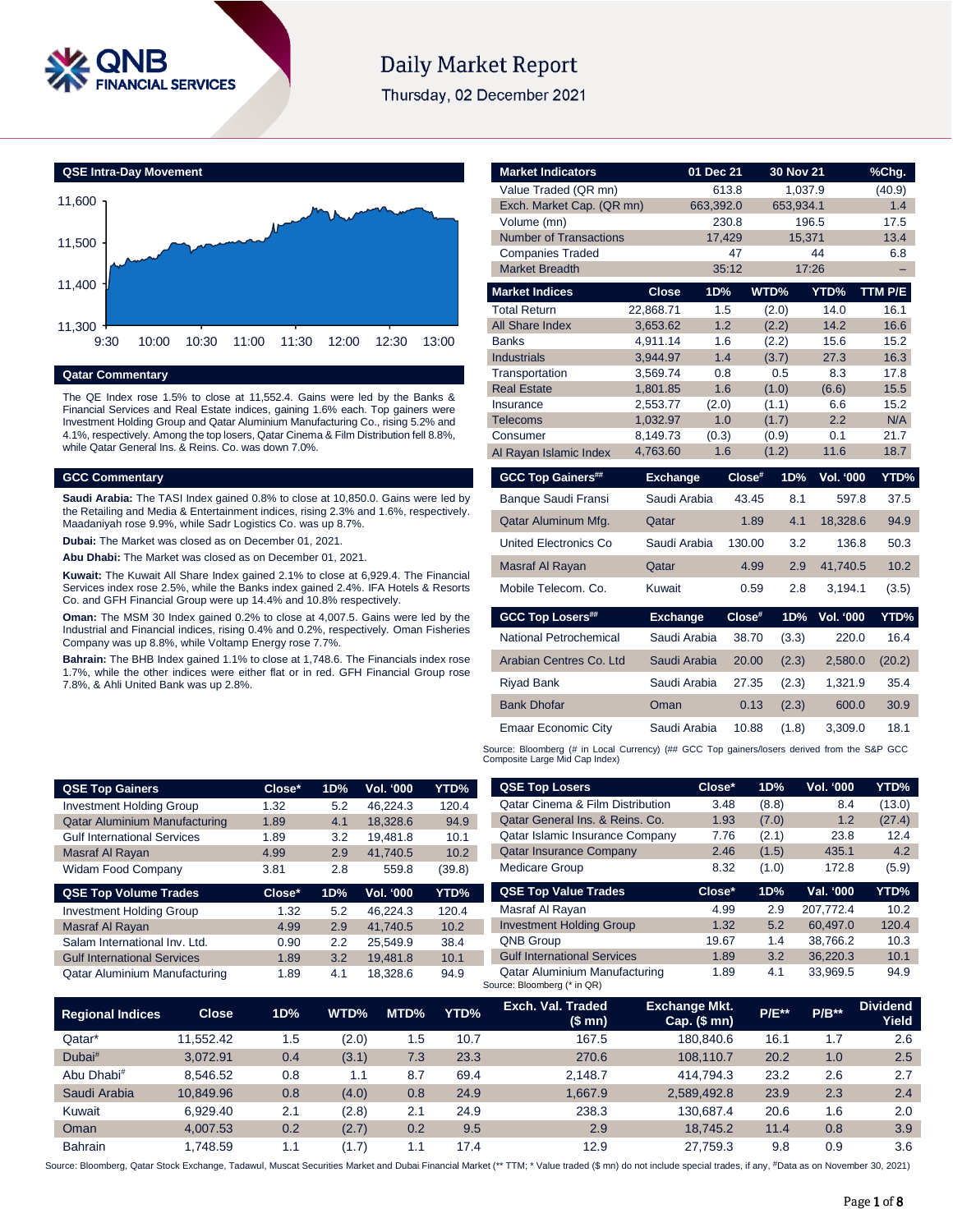# **Qatar Market Commentary**

- The QE Index rose 1.5% to close at 11,552.4. The Banks & Financial Services and Real Estate indices led the gains. The index rose on the back of buying support from foreign shareholders despite selling pressure from Qatari, GCC and Arab shareholders.
- Investment Holding Group and Qatar Aluminium Manufacturing Co. were the top gainers, rising 5.2% and 4.1%, respectively. Among the top losers, Qatar Cinema & Film Distribution fell 8.8%, while Qatar General Ins. & Reins. Co. was down 7.0%.
- Volume of shares traded on Wednesday rose by 17.5% to 230.8mn from 196.5mn on Tuesday. Further, as compared to the 30-day moving average of 158.0mn, volume for the day was 46.1% higher. Investment Holding Group and Masraf Al Rayan were the most active stocks, contributing 20.0% and 18.1% to the total volume, respectively.

| <b>Overall Activity</b>        | Buy %* | Sell %*  | Net (QR)         |
|--------------------------------|--------|----------|------------------|
| Qatari Individuals             | 38.79% | 48.65%   | (60, 554, 706.8) |
| <b>Qatari Institutions</b>     | 10.90% | 14.16%   | (19,984,948.6)   |
| Qatari                         | 49.69% | 62.81%   | (80, 539, 655.4) |
| <b>GCC Individuals</b>         | 0.26%  | 0.21%    | 309,899.3        |
| <b>GCC</b> Institutions        | 0.92%  | 1.81%    | (5,426,536.4)    |
| <b>GCC</b>                     | 1.19%  | 2.02%    | (5, 116, 637.1)  |
| Arab Individuals               | 12.26% | 12.34%   | (519, 593.3)     |
| <b>Arab Institutions</b>       | 0.07%  | $0.00\%$ | 430,213.7        |
| Arab                           | 12.33% | 12.34%   | (89, 379.6)      |
| <b>Foreigners Individuals</b>  | 3.02%  | 3.45%    | (2,671,132.0)    |
| <b>Foreigners Institutions</b> | 33.78% | 19.38%   | 88,416,804.0     |
| <b>Foreigners</b>              | 36.80% | 22.83%   | 85,745,672.0     |

Source: Qatar Stock Exchange (\*as a % of traded value)

# **Global Economic Data**

#### **Global Economic Data**

| <b>Date</b> | <b>Market</b> | <b>Source</b>                            | <b>Indicator</b>                       | <b>Period</b> | <b>Actual</b> | <b>Consensus</b> | <b>Previous</b>  |
|-------------|---------------|------------------------------------------|----------------------------------------|---------------|---------------|------------------|------------------|
| $12 - 01$   | US            | Mortgage Bankers Association             | <b>MBA Mortgage Applications</b>       | 26-Nov        | $-7.20%$      |                  | 1.80%            |
| $12 - 01$   | <b>US</b>     | Automatic Data Processing, Inc.          | <b>ADP Employment Change</b>           | <b>Nov</b>    | 534k          | 525k             | 570 <sub>k</sub> |
| $12 - 01$   | US            | <b>Markit</b>                            | Markit US Manufacturing PMI            | Nov           | 58.3          | 59.1             | 59.1             |
| $12 - 01$   | <b>US</b>     | U.S. Census Bureau                       | <b>Construction Spending MoM</b>       | Oct           | 0.20%         | 0.40%            | $-0.10%$         |
| $12 - 01$   | US            | Institute for Supply Management          | <b>ISM Manufacturing</b>               | Nov           | 61.1          | 61.2             | 60.8             |
| $12 - 01$   | <b>US</b>     | Institute for Supply Management          | <b>ISM Prices Paid</b>                 | <b>Nov</b>    | 82.4          | 85.5             | 85.7             |
| $12 - 01$   | US            | Institute for Supply Management          | <b>ISM New Orders</b>                  | Nov           | 61.5          |                  | 59.8             |
| $12 - 01$   | <b>US</b>     | Institute for Supply Management          | <b>ISM Employment</b>                  | <b>Nov</b>    | 53.3          |                  | 52               |
| $12 - 01$   | US            | <b>Bloomberg</b>                         | <b>Wards Total Vehicle Sales</b>       | Nov           | 12.86m        | 13.45m           | 12.99m           |
| $12 - 01$   | <b>UK</b>     | The British Retail Consortium            | <b>BRC Shop Price Index YoY</b>        | Nov           | 0.30%         | -                | $-0.40%$         |
| $12 - 01$   | UK            | Nationwide Building Society              | Nationwide House PX MoM                | Nov           | 0.90%         | 0.40%            | 0.70%            |
| $12 - 01$   | <b>UK</b>     | <b>Nationwide Building Society</b>       | Nationwide House Px NSA YoY            | <b>Nov</b>    | 10.00%        | 9.30%            | 9.90%            |
| $12 - 01$   | UK            | <b>Markit</b>                            | Markit UK PMI Manufacturing SA         | Nov           | 58.1          | 58.2             | 58.2             |
| $12 - 01$   | EU            | <b>Markit</b>                            | Markit Eurozone Manufacturing PMI      | <b>Nov</b>    | 58.4          | 58.6             | 58.6             |
| $12 - 01$   | Germany       | <b>German Federal Statistical Office</b> | <b>Retail Sales MoM</b>                | Oct           | $-0.30%$      | 0.90%            | $-2.50%$         |
| $12 - 01$   | Germany       | <b>German Federal Statistical Office</b> | <b>Retail Sales NSA YoY</b>            | Oct           | $-4.10%$      | $-1.70%$         | $-0.70%$         |
| $12 - 01$   | Germany       | <b>Markit</b>                            | Markit/BME Germany Manufacturing PMI   | Nov           | 57.4          | 57.6             | 57.6             |
| $12 - 01$   | France        | <b>Markit</b>                            | <b>Markit France Manufacturing PMI</b> | <b>Nov</b>    | 55.9          | 54.6             | 54.6             |
| $12 - 01$   | Japan         | Ministry of Finance Japan                | Capital Spending YoY                   | 3Q            | 1.20%         | 1.50%            | 5.30%            |
| $12 - 01$   | Japan         | Japan Automobile Manufacturers           | <b>Vehicle Sales YoY</b>               | <b>Nov</b>    | $-13.40%$     |                  | $-30.20%$        |
| $12 - 01$   | China         | <b>Markit</b>                            | Caixin China PMI Mfg.                  | Nov           | 49.9          | 50.6             | 50.6             |
| $12 - 01$   | India         | <b>Markit</b>                            | Markit India PMI Mfg.                  | <b>Nov</b>    | 57.6          |                  | 55.9             |

Source: Bloomberg (s.a. = seasonally adjusted; n.s.a. = non-seasonally adjusted; w.d.a. = working day adjusted)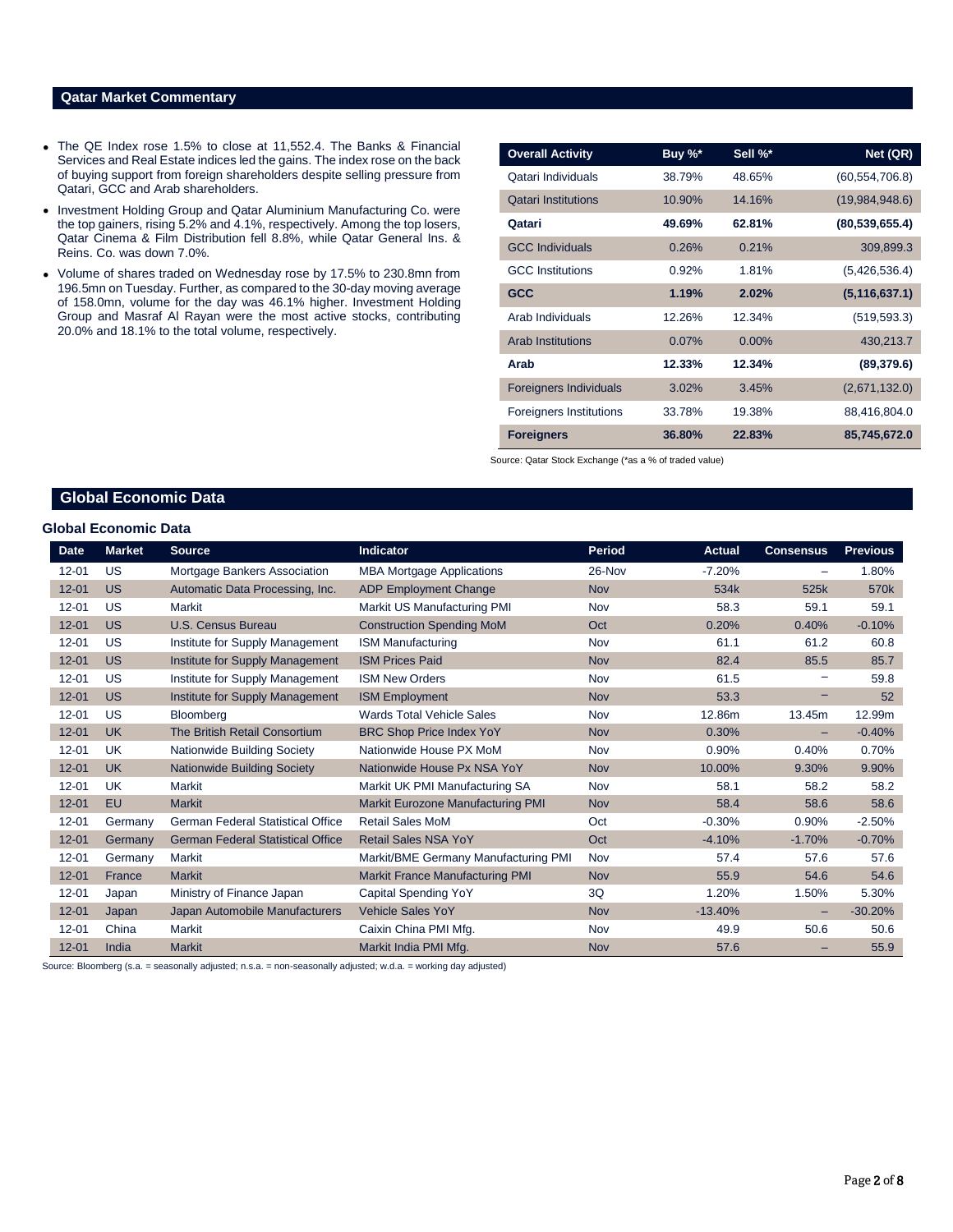### **Qatar**

- **MARK and KCBK merger Index weight update –** The new Index Free Float for Masraf Al Rayan (MARK), used in QE Index and QE All Share Index and QE Banks and Financial Services Index will be (6,647,126,557) shares, effective from December 06, 2021. QSE will publish the Index constituents sheets for these indices after the close of market on December 05, 2021. (QSE)
- **MCCS board of directors to meet on December 22 –** Mannai Corporation (MCCS) has announced that its board of directors will be holding a meeting on December 22, 2021 to discuss the progress of the business of the company. (QSE)
- **QIBK awarded 'Bank of The Year in Qatar' by The Banker Magazine –** Qatar Islamic Bank (QIBK) was recognized for the second consecutive year as 'Bank of the Year in Qatar' by The Banker Magazine, a leading Financial Times' title, as part of the 'Bank of the Year Awards 2021'. Judged by a panel of experts that distinguishes excellence and sustainability, The Banker's 'Bank of the Year' awards recognizes financial institutions that demonstrate a solid strategy and growth while catering to their customers' daily banking needs. Held virtually Wednesday, the award ceremony recognized QIBK's achievement at the presence of senior global bankers and executive editors of The Banker Magazine. This accolade is a tribute to the bank's outstanding performance and the numerous new, innovative products and services introduced in the past year. (Gulf-Times.com)
- **VFQS opens new AI-equipped Network Operations Centre in Qatar –** Vodafone Qatar (VFQS) announced that it has opened a new telecoms Network Operations Centre (NOC) at its new offices in Lusail. The opening coincides with the start of the FIFA Arab Cup 2021, and is part of Vodafone's strategy to support large-scale events in Qatar in the lead up to the FIFA World Cup Qatar 2022. The modernized NOC will play a pivotal role in the day-to-day operation and maintenance of Vodafone Qatar's connectivity services, and will manage both its mobile and fixed networks. The center is fully functional 24 hours a day, with teams working around the clock to maintain the continued high performance of the networks. Ramy Boctor, chief technology officer at Vodafone Qatar, said: "The opening of Vodafone Qatar's new NOC is a huge step for Vodafone and for the telecoms industry in this country. We are proud to be able to support the FIFA Arab Cup as the first big event to be fully operated from our new NOC in Lusail. The center is a key part of our operational excellence strategy and contributions to the Qatar National Vision 2030 by enhancing the country's digital infrastructure to drive digital transformation." NOCs are used to monitor the performance of a telecom network, rectify equipment faults and alert operators to performance issues so that they can be addressed quickly and efficiently. Vodafone's NOC also uses emerging technologies such as Artificial Intelligence (AI) and automation, as well as other best industry practices and tools to ensure that the Vodafone GigaNet network is available to customers at all times. (Gulf-Times.com)
- **Online transactions surge over 90% in Commercial Bank –** The digital transformation drive by the Commercial Bank has become a huge success. More than 90% of Commercial Bank's transactions are happening online, showing that the bank is playing a key role in government's vision of becoming a cashless society. According to a senior official of Commercial Bank, over 95% of retail transactions and over 90% of corporate transactions

are being done online. "I can proudly say that around 90% of our corporate and SMEs (Small and Medium Enterprises) customers do their transactions online. In case of retail customers, more than 95% of transactions are being done online. It means that more than 90% of our retail customers do not come to bank counters," Venkata Surya Prasad Indraganti, Senior AGM, Head of Transaction Banking, Wholesale Banking, Commercial Bank told The Peninsula. Commercial Bank has seen a sharp rise in the adoption of digital banking solutions over the past few years. The switch towards digital banking was further accelerated by COVID-19 pandemic that led to imposition of several social-distancing measures for an extended period of time. "Adoption of digital banking solution has grown substantially over the past few years particularly in Corporate Banking. Three years back the ratio of online transactions in the overall transactions was around 40 to 50% for Commercial Bank," he explained. (Peninsula Qatar)

- **Cabinet nod to 100% non-Qatari ownership of capital of 4 banks –** The Cabinet on Wednesday approved a draft Cabinet resolution approving non-Qatari investor's ownership of the capital of four banks. Under the draft resolution, a non-Qatari investor may own up to 100% of the capital of the following banks: QNB Group (QNBK), Qatar Islamic Bank (QIBK), Masraf Al Rayan (MARK) and The Commercial Bank (CBQK). (Gulf-Times.com)
- **Cabinet nod to establish new authority for real estate sector –** The Cabinet, chaired by Prime Minister and Minister of Interior HE Sheikh Khalid bin Khalifa bin Abdulaziz Al Thani, has decided to take the necessary measures to establish a new authority concerned with regulating and developing the real estate sector. The decision came as the Cabinet listened to a presentation by HE the Minister of Municipality on the results of the work of the committee concerned with the strategy for the development of the real estate sector. Through the presentation, the minister addressed the assessment of the main challenges in the real estate sector and the ways to face these challenges by preparing a strategy that consists of programs and initiatives, including improving the governance of the sector, enhancing the availability of real estate data, and stimulating real estate investment. Also, the minister referred to the committee's recommendations, including the establishment of a new authority for the development of the real estate sector, the development of a digital platform that collects and disseminates real estate data and statistics on the Qatari real estate market, and the formulation of policies in coordination with the Qatar Central Bank to support real estate financing for individuals. (Qatar Tribune)
- **PSA: Qatar population dips to 2.66mn in October –** The total population of Qatar has decreased from 2.72mn in October 2020 to 2.66mn at the end of October 2021, according to the Planning and Statistics Authority's (PSA) monthly bulletin. The bulletin showed an increase in total Qatari live births and total non- Qatari live births at a monthly rate of 5.3% and 11.1%, respectively in October, compared to September 2021. According to the statistics, 2,220 live births were registered in October 2021. On the other hand, 215 deaths were recorded during the same period, representing an increase of 28% compared to September 2021. Moreover, October 2021 has seen a monthly increase of 6.6% in marriage contracts while the total number of divorce certificates decreased by 23.5%. The total number of marriage contracts was 387 contracts, whereas the total number of divorces reached 163 cases. As for the Social Security statements, a total of QR76mn was expended for 13,788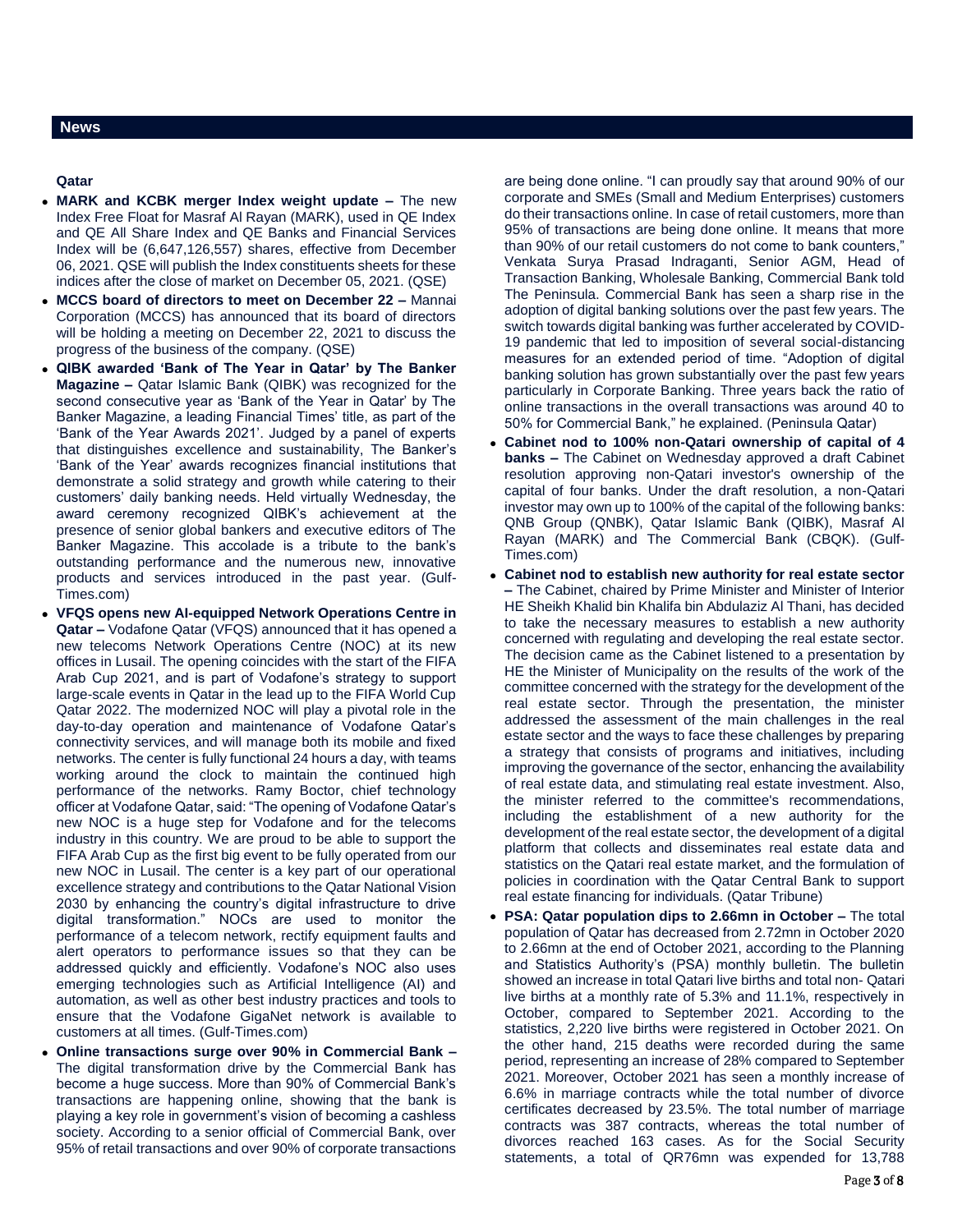beneficiaries in October 2021, recording a monthly decrease of 6.3% for the value of social security and a monthly decrease of 5% for the number of beneficiaries. (Qatar Tribune)

- **PSA releases Qatar Monthly Statistics Bulletin –** The Planning and Statistics Authority (PSA) on Wednesday released the 'Qatar Monthly Statistics' bulletin, a series of statistical newsletters released on a monthly basis. The data of buildings permits issued showed that the total number of permits has reached 685 permits during October 2021, recording a monthly decrease of 6.9% and an annual decrease of 6.3%. The total number of registered new vehicles during October 2021 has reached 6,771 new vehicles. The figure showed a monthly decrease of 8.4% and an annual increase of 19.3%. Meanwhile, the total value of real estate transactions in the sales contracts registered with the Real Estate Registration Department of the Ministry of Justice from November 21 to November 25 reached QR532.994mn. The types of real estate traded included plots of land, houses, residential buildings, and residential complex. Most of the trading took place in the municipalities of Doha, Al Rayyan, Al Da'ayen, Umm Salal, Al Khor, Al Dhakhira, Al Wakrah, Al Shamal, and Al Sheehaniya. The volume of real estate circulation during the period from November 14 to November 18 reached QR467.125mn. Total electricity consumption during October 2021 was 4,570.3 GWh attaining a monthly decrease of 10.3% and an annual increase of 10.0%. While the total water consumption has reached 57805.7 thousand m3 during the same month attaining a monthly increase of 0.6% and an annual decrease of 3.1%. (Qatar Tribune, Peninsula Qatar)
- **Qatar's ports see higher containers, building materials handling MoM in November –** Qatar's Hamad, Doha and Al Ruwais ports have registered modest growth month-on-month in container and building materials handling amidst a marginal jump in ships arrivals this November, according to the official data. The container handling through the three ports stood at 124,923 TEUs (twenty-foot equivalent units), which grew 9.17% MoM but was down 6.36% YoY in November 2021. The container handling stood at 1.43mn TEUs during January-November this year. Hamad Port, which is the largest eco-friendly project in the region and internationally recognized as one of the largest green ports in the world, alone saw 121,810 TEUs of containers handled in November 2021. Recently, four quay cranes and 10 rubber tired gantry arrived at Hamad Port from China and are being deployed for operations in the Container Terminal 2. The building materials handled stood at 40,703tons this November, which shot up 12.33% on a monthly basis but was down 0.85% on yearly basis. A total of 530,705 tons of building materials have been handled by these three ports during the first eleven months of this year. The expansion in the building materials handled reflects the rebound in the private sector, especially in the construction segment. The three ports had handled 5,163 vehicles (RORO) in November 2021, which showed 3.1% growth MoM; even as it shrank 15.68% YoY. The ports together handled as many as 66,376 vehicles during January-November this year. Hamad Port alone handled 5,105 units in November this year. (Gulf-Times.com)
- **Hassad Food: Umm Salal Central Market now an integrated marketing platform –** Hassad Food, Qatar's premier investor in the food sector, has said the Um Salal Central Market has become an integrated marketing platform for all basic commodities, thus aimed at contributing to achieve food security as well as support local products. The central market offers all basic commodities such as meat, fish, and vegetables to serve the needs of all categories (traders, producers, and consumers).
- **CRA issues 2,100 radio equipment licenses to support FIFA Arab Cup 2021 –** The Communications Regulatory Authority (CRA), as a Spectrum Management Service Provider per the

classification of the International Federation of Association Football (FIFA), provides full support to the FIFA Arab Cup Qatar 2021 (FAC 2021), which is being hosted by Qatar from November 30, 2021 to December 18, 2021. CRA has issued 2,100 radio equipment licenses, tested and tagged more than 6,000 radio equipment, assigned more than 700 temporary radio spectrum frequencies. In cooperation with the concerned authorities, CRA has issued around 200 customs clearance approvals for the equipment that were imported and shipped to Qatar for use during the FAC 2021. (Qatar Tribune)

- **Qatar on right track towards building diversified, sustainable economy, says PSA President –** HE the President of the Planning and Statistics Authority (PSA) Dr Saleh Mohamed Salem Al-Nabit said that Qatar is on the right path towards building a diversified and sustainable economy in order to achieve its Qatar National Vision 2030 goals. In an interview with Qatar News Agency (QNA) on the occasion of the preparations for the third National Development Strategy, he said that the follow-up results of the implementation of the second National Development Strategy 2018-2022 show that there is a progress in carrying out most of the strategy's initiatives and projects, with a focus on priority economic sectors. He said that the contribution of the non-oil sector to the real GDP amounted to more than 60% in the second quarter of this year, accompanied by the development of the economic and logistical infrastructure, as the implementation stages of the Hamad Port and Hamad International Airport were completed according to this plan, in addition to the development of commercial ports in the country's main cities and their services. He stressed that the intensive use of advanced technology helps in achieving a progress in energy security, by increasing production capacities and diversifying their sources, as well as achieving progress in water security with an increase in production capacity on the one hand and storage capacities on the other hand, and establishing an advanced crops, livestock and fish production system. He underlined that coordinated efforts to enhance the self-sufficiency system go hand in hand with sustainable management of the environment, including the acceleration of the implementation of initiatives to confront climate change. (Gulf-Times.com)
- **Qatar- US discuss ways to enhance trade ties –** Minister of Commerce and Industry H E Sheikh Mohammed bin Hamad bin Qassim Al Thani met with US Deputy Secretary of Commerce H E Don Graves, who is currently visiting Qatar. During the meeting, the officials touched on the bilateral relations between the two countries in the commercial, industrial, and investment fields, as well as ways to enhance and develop them. Officials also discussed aspects of joint cooperation between the two sides. During the meeting, the Minister of Commerce and Industry highlighted the economic policies Qatar had put in place to support the private sector, including the incentives, legislation, and investment opportunities made available in Qatar. (Peninsula Qatar)
- **Experts discuss energy industry challenges at Al-Attiyah Foundation CEO Roundtable –** Experts, CEOs and scientists came together to reflect on the events of 2021 and discuss the challenges the energy industry faces in the year ahead at the quarterly CEO Roundtable hosted by the Abdullah Bin Hamad Al-Attiyah International Foundation for Energy and Sustainable Development Wednesday. The roundtable, titled "2022 Global Energy Landscape," featured distinguished guest speakers; Paul Stevens, economist at Chatham House; Alan Gelder, vicepresident (Refining) at Wood Mackenzie; Jim Herbertson, technical director (Climate and Energy) at International Petroleum Industry Environmental Conservation Association (IPIECA); and John Kemp, senior market analyst (Commodities and Energy) at Thomson Reuters. (Gulf-Times.com)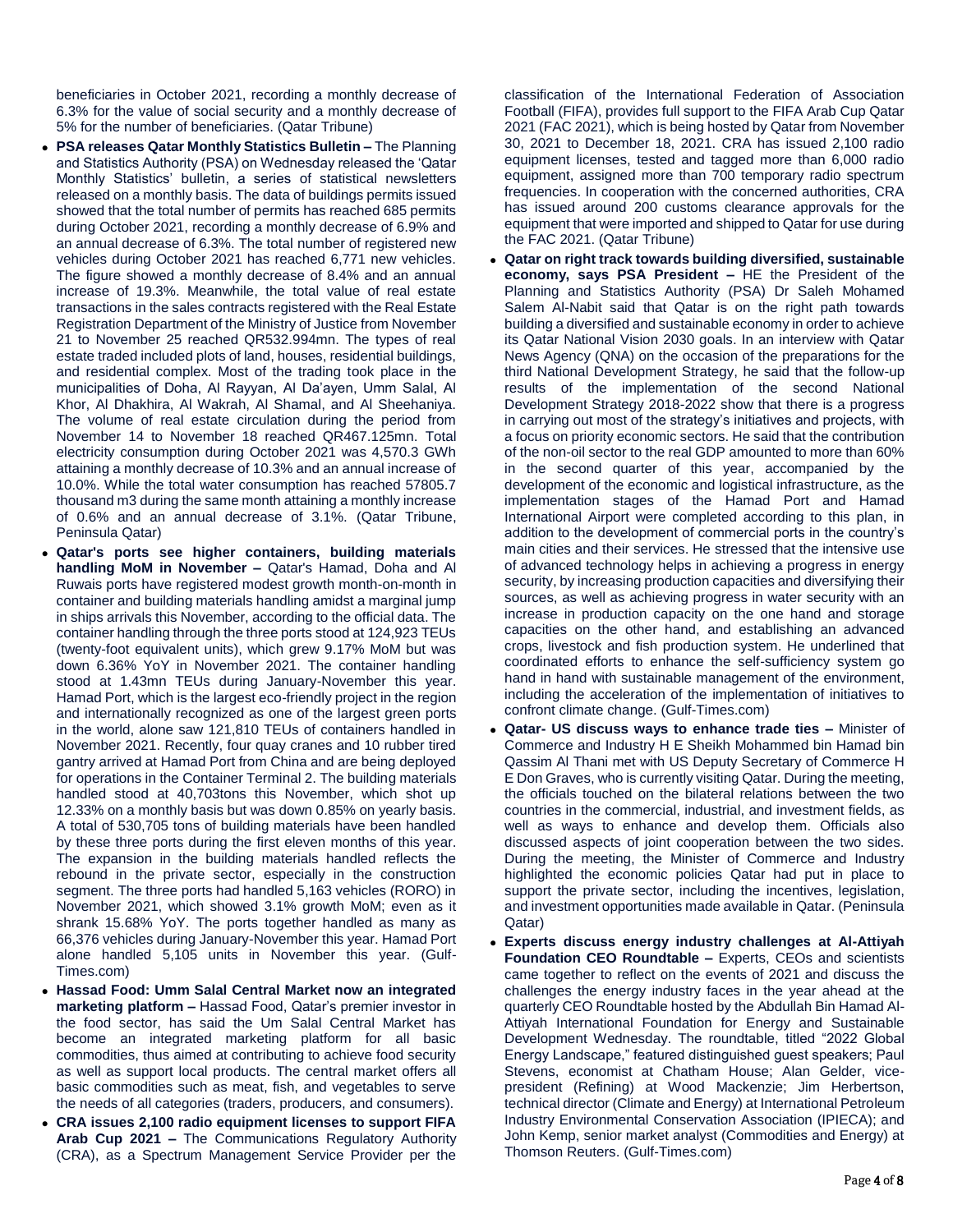### **International**

- **US economy gaining steam as manufacturing forges ahead; shortages still a constraint –** US manufacturing activity picked up in November amid strong demand for goods, keeping inflation high as factories continued to struggle with pandemic-related shortages of raw materials. Signs that the economy was gathering momentum halfway through the fourth quarter were underscored by other data on Wednesday showing private employers maintained a strong pace of hiring last month. But there are fears that the Omicron variant of COVID-19 could hurt demand for services as well as keep the unemployed at home, and hold back job growth and the economy. "Manufacturing should continue to contribute positively to GDP growth over the next year as businesses replenish inventories and supply-chain issues improve," said Ryan Sweet, a senior economist at Moody's Analytics in West Chester, Pennsylvania. "There are risks, including the potential for businesses overbooking orders now and the Omicron variant magnifying price and supply chain issues." The Institute for Supply Management (ISM) said its index of national factory activity increased to a reading of 61.1 last month from 60.8 in October. Global economies' simultaneous recovery from the COVID-19 pandemic, fueled by trillions of dollars in relief money from governments, has strained supply chains, leaving factories waiting longer to receive raw materials. (Reuters)
- **With inflation risks rising, Fed's Powell prepares for possible pivot –** The US central bank needs to be ready to respond to the possibility that inflation may not recede in the second half of next year as most forecasters currently expect, Federal Reserve Chair Jerome Powell said. In his second day of testimony in Congress, Powell reiterated that he and fellow policymakers will consider at their upcoming meeting a faster wind-down to the Fed's bondbuying program, a move widely seen as opening the door to earlier interest rates hikes. With very strong consumer demand colliding with persistent supply chain problems, the Fed may be nearing the time when it must choose between aiming for full employment and keeping inflation in check. On Tuesday, Powell said he thinks it's likely that inflation will come down "meaningfully" in the second half of next year as supply chains get fixed, but "the risks of higher inflation have moved up." "We have to use our policy to address the range of plausible outcomes, not just the most likely one," he told the US House of Representatives Financial Services Committee. As if to underscore those concerns, a survey published Wednesday by the Federal Reserve showed firms across the country are increasingly grappling with higher prices and scrambling to fill jobs amid labor shortages, though they are able in many cases to pass on higher costs to customers, with little resistance. "Nearly all Districts reported robust wage growth," according to the Fed's Beige Book, an anecdotal survey of businesses in the Fed's 12 districts. Soon after Powell's appearance in Congress alongside Treasury Secretary Janet Yellen, public health officials announced the first known US case of a patient with the Omicron COVID-19 variant, suspected of being more infectious than prior strains of the coronavirus. (Reuters)
- **ISM: US manufacturing sector picks up in November –** US manufacturing activity picked up in November amid strong demand for goods, keeping inflation high as factories continued to struggle with pandemic-related shortages of raw materials. The Institute for Supply Management (ISM) said on Wednesday its index of national factory activity increased to a reading of 61.1 last month from 60.8 in October. A reading above 50 indicates expansion in manufacturing, which accounts for 12% of the US economy. Economists polled by Reuters had forecast the index rising to 61.0. Global economies' simultaneous recovery from the COVID-19 pandemic, fueled by trillions of dollars in relief money

from governments, has strained supply chains, leaving factories waiting longer to receive raw materials. The ISM survey's measure of supplier deliveries slipped to a reading of 72.2 from 75.6 in October. A reading above 50% indicates slower deliveries. The long delivery times kept inflation at the factory gate bubbling. The survey's measure of prices paid by manufacturers fell to a still high 82.4 from a reading of 85.7 in October. Factories are easily passing the increased production costs to consumers and there are no signs yet of resistance. Federal Reserve Chair Jerome Powell told lawmakers on Tuesday that "the risk of higher inflation has increased," adding that the US central bank should consider accelerating the pace of winding down its large-scale bond purchases at its next policy meeting in two weeks. The Fed's preferred inflation measure surged by the most in nearly 31 years on an annual basis in October. The ISM survey's forward-looking new orders sub-index climbed to a reading of 61.5 last month from 59.8 in October. Customer inventories remained depressed. With demand robust, factories hired more workers. A measure of manufacturing employment rose to a seven-month high. This, combined with consumers' robust perceptions of the labor market last month suggest job growth accelerated further in November. Worker shortages, however, remain a constraint. There were 10.4 million unfilled jobs at the end of September. The Labor Department is scheduled to publish its closely watched employment report for November on Friday. (Reuters)

- **Construction spending rises moderately in October –** US construction spending rebounded less than expected in October as a decline in homebuilding blunted a surge in outlays on public projects. The Commerce Department said on Wednesday that construction spending gained 0.2% after dipping 0.1% in September. A reading above 50 indicates expansion in manufacturing, which accounts for 12% of the US economy. Economists polled by Reuters had forecast the index rising to 61.0. Economists polled by Reuters had forecast construction spending rising 0.4%. Construction spending increased 8.6% on a year-on-year basis in September. Spending on private construction projects slipped 0.2% in October after falling 0.1% in September. Outlays on residential construction dropped 0.5% after slipping 0.2% in September. Single-family homebuilding spending declined 0.8% and outlays on multi-family housing projects fell 0.1%. Shortages and more expensive building materials are holding back homebuilding. Residential investment contracted for a second straight quarter in the third quarter, weighed down by decreases in home improvements and singlefamily homebuilding. Investment in private non-residential structures like gas and oil well drilling rose 0.2% in October. Spending on structures declined for a second straight quarter in the July-September period, led by commercial and healthcare structures. Spending on public construction projects shot up 1.8% in October after dipping 0.1% in September. Outlays on state and local government construction projects jumped 0.9%, while federal government spending accelerated 14.6%. (Reuters)
- **OECD says inflation is main risk to economic outlook –** The main risk to an otherwise upbeat global economic outlook is that the current inflation spike proves longer and rises further than currently expected, the OECD said. Global growth is set to hit 5.6% this year before moderating to 4.5% in 2022 and 3.2% in 2023, the Organisation for Economic Cooperation and Development said in its latest economic outlook. That was little changed from a previous forecast of 5.7% for 2021, while the forecast for 2022 was unchanged. The OECD did not produce estimates for 2023 until now. With the global economy rebounding strongly, companies are struggling to meet a postpandemic snap-back in customer demand, causing inflation to shoot up worldwide as bottlenecks have emerged in global supply chains. Like most policymakers, the OECD said that the spike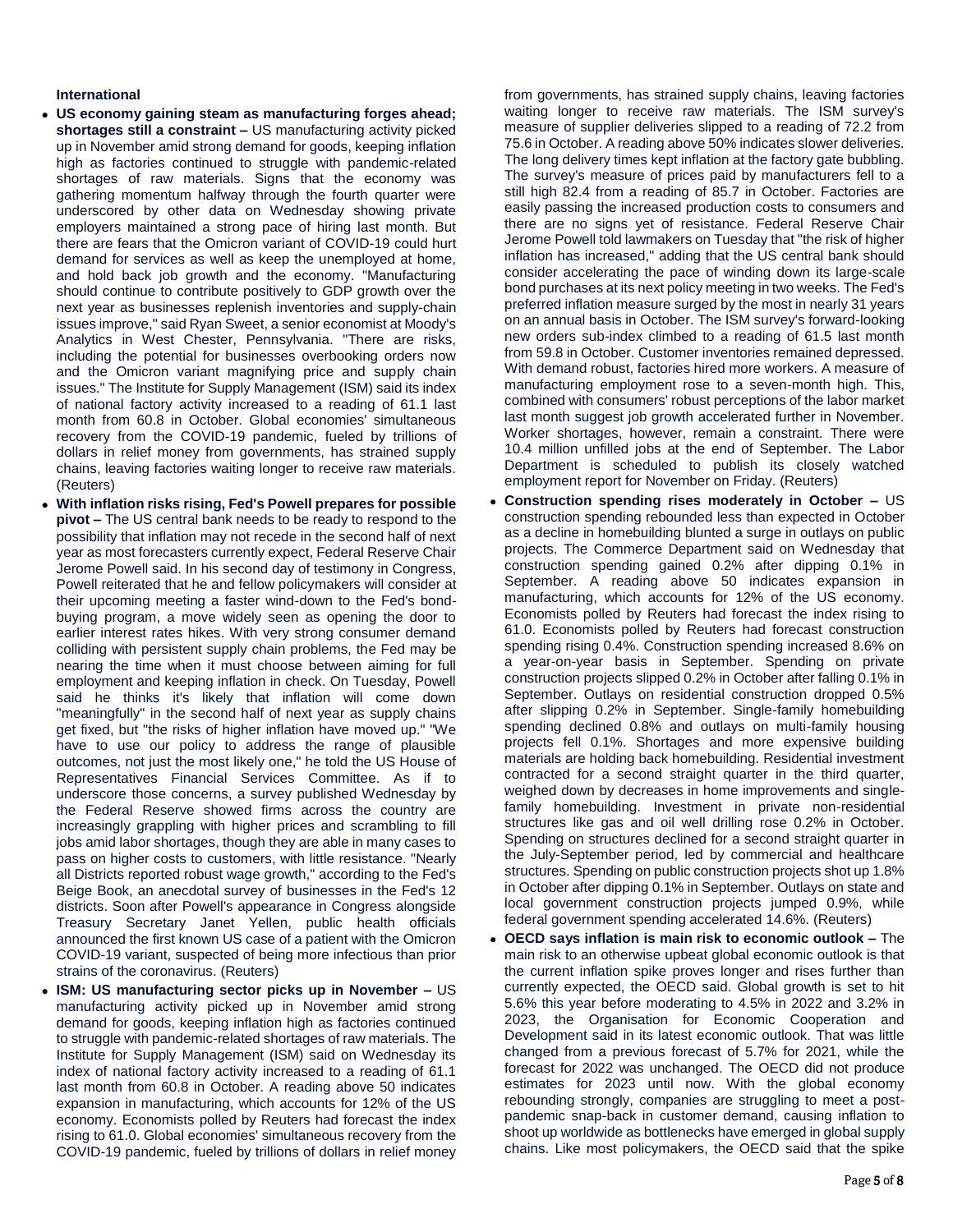was expected to be transitory and fade as demand and production returned to normal. "The main risk, however, is that inflation continues to surprise on the upside, forcing the major central banks to tighten monetary policy earlier and to a greater extent than projected," the OECD said. Provided that that risk did not materialize, inflation in the OECD as a whole was likely close to peaking at nearly 5% and would gradually pull back to about 3% by 2023, the Paris-based organization said. Against that backdrop, the best thing central banks can do for now is wait for supply tensions to ease and signal they will act if necessary, the OECD said. Federal Reserve Chair Jerome Powell said on Tuesday that the US central bank should consider winding down of its large-scale bond purchases faster amid a strong economy and expectations that a surge in inflation will persist into the middle of next year. In the US, the OECD forecast the world's biggest economy would grow 5.6% this year, 3.7% in 2022 and 2.4% in 2023, down from previous projections of 6.0% in 2021 and 3.9% in 2022. The outlook for China was also less optimistic, with growth forecast at 8.1% in 2021 and 5.1% in both 2022 and 2023 whereas previously the OECD had expected 8.5% in 2021 and 5.8% in 2022. However, the outlook was slightly more upbeat for the euro zone than previously expected with growth expected at 5.2% in 2021, 4.3% in 2022 and 2.5% in 2023 compared with previous forecasts of 5.3% in 2021 and 4.6% 2022. (Reuters)

- **Brazil reports \$1.3bn November trade deficit –** Brazil posted a trade deficit in November of \$1.3bn, according to data released by the nation's Economy Ministry on Wednesday, slightly larger than the \$1.2bn deficit forecasted in a Reuters poll of analysts. Exports totaled \$20.3bn during the period, while imports totaled \$21.6bn, according to the data. (Reuters)
- **Inflation in Russia nears six-year peak ahead of Central bank meeting –** Russia's annual inflation accelerated to a near six-year peak of 8.38% in late November, weeks ahead of a central bank meeting where it is expected to raise rates to rein in stubbornly rising consumer prices, economy ministry data showed on Wednesday. Inflation sped up to 0.46% in the week to Nov. 29, its highest since early July, from 0.20% in the previous week, Rosstat data showed, putting pressure on the Bank of Russia to opt for a sharper hike in the cost of lending. The weekly increase in consumer prices was driven by higher food prices as well as by a sharp increase in prices for New Year tours to Turkey, according to Rosstat. President Vladimir Putin here said on Tuesday inflation was a serious problem, especially for people with low incomes, calling for pre-emptive measures. Central bank chief Elvira Nabiullina said this week the key interest rate could be raised from 7.5% by up to 100 points at its December 17 board meeting, given that inflation stays near the upper boundary of its forecast range. Russia has increased the key rate six times this year from a record low of 4.25%, but annual inflation still spiked above 8%, hovering far above the 4% target. (Reuters)

### **Regional**

- **Document: OPEC+ sees worsening oil surplus 1Q2022 –** OPEC+ sees the oil surplus worsening to 2mn bpd in January, 3.4mn bpd in February and 3.8mn bpd in March next year, an internal report seen by Reuters showed. "Generally, the impact of Omicron seems to be jet-fuel related for now, particularly in Africa and Europe," the report said. "Transportation fuel demand within Europe might be also affected," it added. (Reuters)
- **Key takeaways from blog on first day of OPEC meeting –** In the meeting OPEC ministers focused on administrative matters today, deferring the discussion on output to Thursday's OPEC+ meeting. The Angolan oil minister and OPEC president, Diamantino Azevedo, said the group needs to remain "prudent" and "proactive". OPEC ministers could not agree on a new secretary-general, and pushed back the election of a new head until at least January. Kuwait has proposed a candidate for

secretary-general, but found that Iraq is also pushing for one of its nationals for the job. OPEC+ ministers will meet virtually on Thursday to take a decision on whether to increase output by 400,000bpd in January or take a pause. (Bloomberg)

- **Saudi Arabia may raise January oil prices to Asia –** Oil exporter Saudi Arabia may raise crude prices for Asia in January following large gains in the Middle East spot market last month, but weak refining margins and an oil reserves release by consumers may cap gains, trade sources said. The January OSP for flagship Arab Light crude could stay little changed or rise as much as \$1.20 a barrel to track a similar gain in Dubai benchmark on strong spot crude demand last month, a Reuters survey of sources from seven Asian refiners showed. (Reuters)
- **NADEC consortium completes Second Milling Company acquisition –** The National Agricultural Development Company, NADEC completed the acquisition of Second Milling Company in Riyadh. NADEC was part of a consortium with Olam International Group, Al Rajhi International Investment Company Ajlan & Bros Company, according to a bourse filing, all assets of the Second Milling Company were transferred to the Food Security Holding Company, a limited liability company, the company said in a statement on the Saudi Stock Exchange. This comes as the Kingdom is accelerating plans to privatize key infrastructure. (Zawya)
- **Sadafco names new CEO –** Saudia Dairy and Foodstuff Company (Sadafco) has announced that Patrick Stillhart has taken the helm as CEO of the company, this month. With over 25 years of experience in the food FMCG industry with global conglomerates in Asia-Pacific, Africa, the Middle East, and Europe, he brings a fresh perspective to this position, the company said in a statement. Stillhart succeeds Waltherus Matthijs who, after 14 years, stepped down from his position as CEO in October 2021. Under his tenure, the company's market value grew six-fold, leaving it in a very solid financial and market position. (Zawya)
- **Al Rajhi Capital expects a budget surplus for Saudi Arabia in 2022 –** Saudi Arabia is set for a fiscal surplus of around SR25- SR45bn in 2022, according to a report from investment bank Al Rajhi Capital. The Saudi-based firm said government revenues could amount to around SR1tn in 2022, made up of SR600bn in oil revenues and about SR380-SR400bn in non-oil revenues. This forecast goes against that made by the Saudi Ministry of Finance, which expects a deficit of SR52bn, as shown in its prebudget statement for 2022. The ministry's forecast for revenues was a lower SR903bn, inducing their expected deficit. (Zawya)
- **Saudi Arabia's Hunger Station Rival Jahez announces IPO plans –** Riyadh-based food delivery firm Jahez, which competes with firms like Hunger Station, is preparing to list on the parallel market of the Saudi stock exchange in what will be the kingdom's first IPO of a technology startup. Jahez International Company for Information Systems Technology, as the company is formally known, is preparing to list a 13% stake, or 1.36mn shares, it said in a statement Wednesday. That includes the sale of a 8.5% stake of new shares. In May, the firm hired HSBC Holdings Plc's local unit as the sole financial adviser and global coordinator for its IPO. (Bloomberg)
- **Saudi's Red Sea signs SA245.8mn deal with Baker Hughes –** The contract is to design, manufacture, supply and mange remote mobile modular buildings to support the oil drilling operations of Baker Hughes in the Eastern region of the kingdom. (Bloomberg)
- **UAE's ADNOC to invest \$127bn in 2022-26 as oil, gas reserves rise –** ADNOC announced on Wednesday a \$127bn capital spending plan for 2022-2026, as it reported an increase in the UAE oil and natural gas reserves. The state-owned company said national reserves had risen by 4bn stock tank barrels (stb) of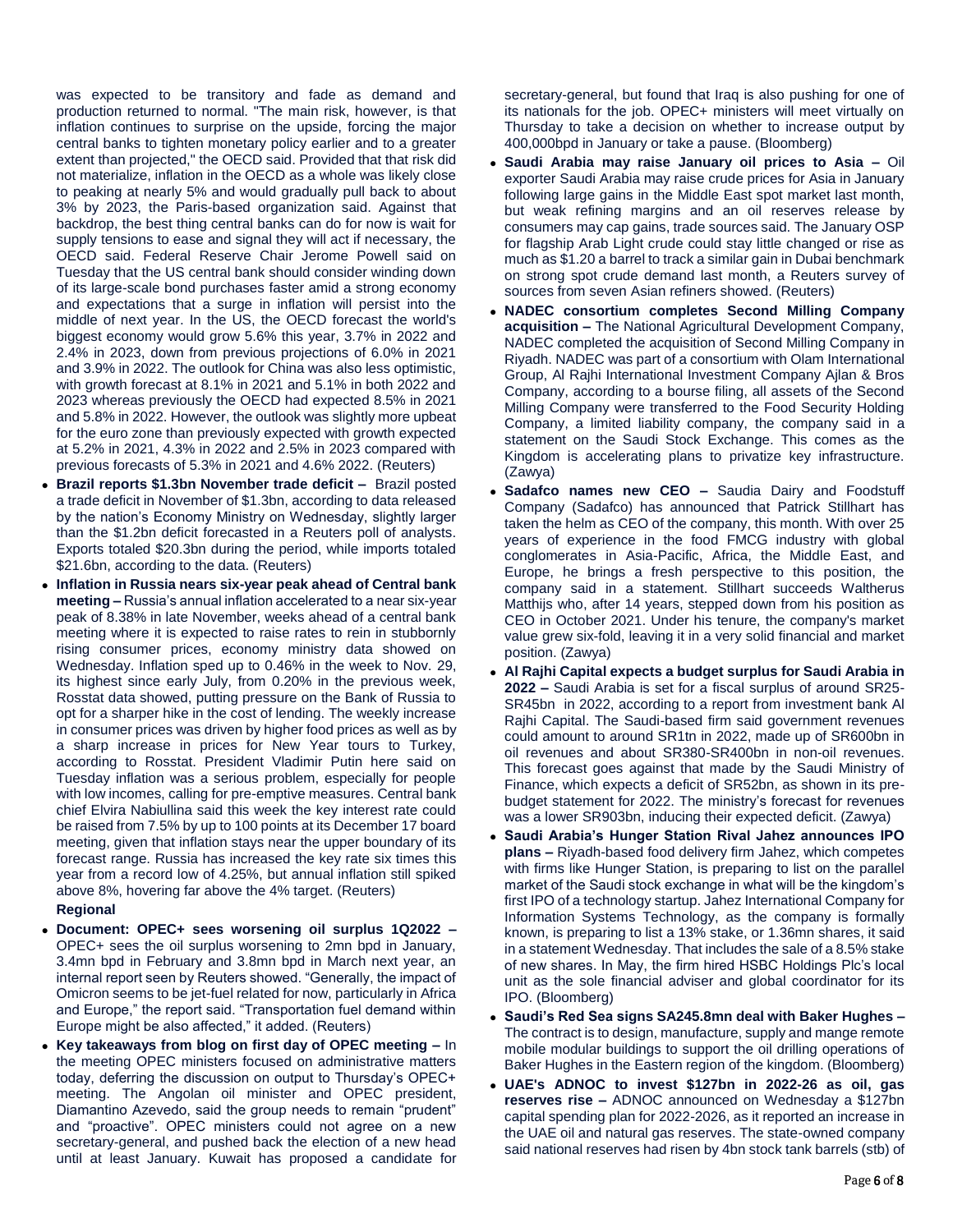oil and 16tn standard cubic feet (scf) of natural gas, taking the totals to 111bn stb and 289tn scf respectively. (Reuters)

- **UAE's Adnoc, Mubadala, Taqa to Own Stakes in Masdar –** Partnership aims to develop global investment portfolio in renewable energy and green hydrogen, state -run Emirates News Agency says in a statement. Partnership's current renewable energy production capacity more than 23GW. Total production capacity expected to reach 50GW by 2030. Deal also aims to help with reaching carbon neutrality by 2050. (Bloomberg)
- **Dubai govt. considering Emirates IPO, says airline president –** The Dubai government is considering an initial public offering of Emirates airline, the flagship carrier's president Tim Clark said on Monday, as authorities work to boost activity on the local stock market. The emirate's government is planning to list 10 state backed companies on its stock exchange and set up a AED2bn market maker fund to encourage trading activity. "Yes, there has been talk about it. Yes, there has been, perhaps a little bit more flesh on the whole subject than there has been in the past," Clark said in an interview when asked if a listing was a possibility. "I'm waiting instructions as to how this is going to affect the Emirates Group. What the government of Dubai decides to do...is up to them, I would basically do as I am bid." (Gulf -Times.com)
- **AMF: Abu Dhabi Investment Authority raises Getlink stake to 5% –** Abu Dhabi Investment Authority increases holding in Getlink to 27.5mn shares, with 3.76% of voting rights as of November 24, French financial watchdog Autorite des Marches Financiers says in filing. (Bloomberg)
- **ADNOC's national reserves rise 4bn stock tank barrels –** Abu Dhabi National Oil Company (ADNOC) announced on Wednesday an increase in national reserves of 4bn stock tank barrels (stb) of oil and 16 trillion standard cubic feet (scf) of natural gas, the company said. Abu Dhabi Crown Prince Sheikh Moahmmed bin Zayed chaired the company's annual board meeting, where the board approved the injection of AED466bn for 2022 -2026. (Reuters)
- **Sources: Investcorp revs up to sell Italian motorcycle clothing brand Dainese –** Investcorp is gearing up to sell Italian motorcycle clothing brand Dainese in a deal that could value the 49 -year firm, favoured by motorcycle racer Valentino Rossi, at about EU750mn, a source familiar with the matter told Reuters. The Bahrain -based private equity firm, which has a history of turning around upmarket luxury brands including Gucci and Tiffany, has hired Lazard to launch a sales process for the company, known for its motorcycling racing wear, at the start of 2022, the source said, speaking on condition of anonymity. Investcorp, which took control of Dainese in 2014 for EU130mn, aims to cash out for about EU750mn and if successful, it could make almost six times its money from the sale. (Zawya)